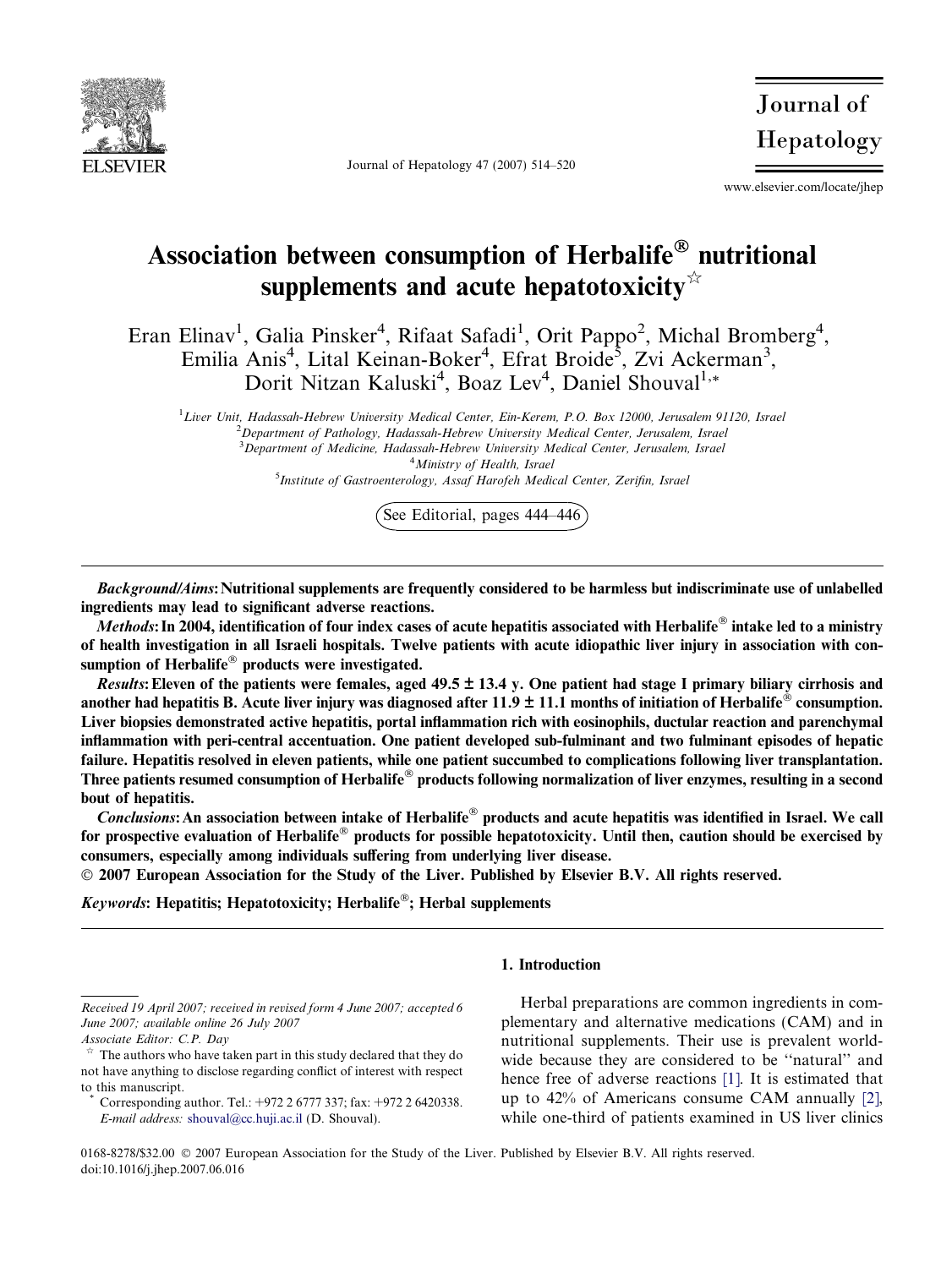report the use of herbal agents [\[1\]](#page-6-0). In contrast to pharmaceuticals, CAM are usually distributed as 'food supplements'. As a result, in most countries their use is neither regulated nor controlled.

Toxic hepatitis is considered the most common adverse reaction resulting from use of CAM [\[3–5\]](#page-6-0). Hepatitis is often caused by either the concomitant consumption of hepatotoxic ingredients such as acetaminophen and non-steroidal anti-inflammatory agents or by hepatotoxicity of herbal ingredients themselves [\[6\].](#page-6-0) For the majority of herbal products, proof of efficacy by blinded controlled trials is often lacking. Anecdotal success and personal experience are frequently the driving force for acceptance of CAM in the population. On the other hand, reports on adverse reactions of CAM are numerous, but often lack the power to provide unequivocal evidence-based proof regarding the relative risk associated with intake of such agents [\[1\]](#page-6-0).

In 2004, four index cases were identified at the Hadassah Medical Center, Jerusalem, Israel, consisting of patients suffering from acute unexplained liver injury, apparently associated with the recent consumption of Herbalife® products. This led to a joint Israel Ministry of Health (MOH) – Hadassah Hebrew University Medical Center investigation, aimed to identify additional cases, and to assess the hepatotoxic potential of Herbalife<sup>®</sup> products.

## 2. Methods

#### 2.1. Study population

In 2004, four index cases were identified at the Hadassah Medical Center, Jerusalem, Israel, consisting of patients suffering from acute unexplained liver injury apparently associated with the recent consumption of Herbalife<sup>®</sup> products. To further investigate such a possible association, the Israel MOH issued a database search including files of all general Israeli hospitals ( $n = 23$ ) for cases of unexplained acute hepatitis during 2004 (ICD-9 codes 570.0–573.3). Out of 30 cases with abnormal liver enzymes of unestablished etiology, ten patients (33%, including the four index cases) were identified with the exposure of interest (recent consumption of Herbalife® products prior to clinical symptoms). Following public notification, two additional cases (treated during 2002 and 2003) were recognized.

#### 2.2. Data collection

Twelve patients (ten systematically-identified and two randomlyidentified) underwent an interview which included a detailed questionnaire, after consent was obtained. All medical records were reviewed. Collected demographic and clinical data included age, gender, ethnic origin, occupation, height, weight, background illnesses, intake of medications, habitual alcohol consumption, and use of recreational drugs. The history of Herbalife® products' consumption as well as intake of other food supplements and CAM were recorded.

Laboratory records from hospital and outpatient clinics included blood counts, coagulation tests, aminotransferase activity, alkaline phosphatase,  $\gamma$ -glutamyl transpeptidase ( $\gamma$ -GTP), lactate dehydrogenase (LDH) and serum bilirubin levels. Investigation for causes of liver damage included viral entities (Hepatitis A, B, C viruses [HAV, HBV, HCV, respectively], HIV, Cytomegalovirus [CMV] and Epstein Barr Virus [EBV]), serologic markers for autoimmune disease (anti-smooth muscle [ASMA], anti-nuclear [ANA], and anti-mitochondrial antibodies), and metabolic entities (ferritin, ceruloplasmin, alpha-1-antitrypsin and TSH). Serum acetaminophen levels and urinary toxic screening were determined on admission. Results of all CT and ultrasonographic examinations were reviewed by expert radiologists. In four cases, in which liver biopsy was performed, sections were reviewed by a blinded expert pathologist. A histopathology report from a liver explant removed from patient number 5 was obtained from a German transplant center in Essen. Causality was graded according to the WHO criteria for Causality Assessment of Suspected Adverse Reactions ([http://](http://www.who-umc.org/DynPage.aspx?id=22682) [www.who-umc.org/DynPage.aspx?id=22682](http://www.who-umc.org/DynPage.aspx?id=22682)).

#### 2.3. Data analysis

Demographic and clinical descriptive data are presented as numbers and percentages or as means and standard deviations. All analyses were done using the SPSS<sup>®</sup> statistical package for Windows.

#### 2.4. Role of the funding source

The study was officially funded by the Israel Ministry of Health. No sponsor(s) were involved in study design; in the collection, analysis, and interpretation of data; in the writing of the report; and in the decision to submit the paper for publication.

#### 3. Results

#### 3.1. Characteristics of the study population

Characteristics of the patients, background illness and medications are depicted in [Table 1.](#page-2-0) Eleven patients were females, mean age  $49.5 \pm 13.4$  years (range 32–78 y). Nine patients resided in Central Israel, while three were from Northern Israel. Seven patients were Ashkenazi, four Sephardic, and one was of Israeli-Arab origin. Seven patients were employed in clerical jobs, two were housewives, and three were employed as Herbalife® distributors. All medications had been taken for at least 3 months prior to development of acute liver injury. Mean Body mass index (BMI) was  $28.6 \pm 4.2$ . All patients denied regular alcohol consumption or use of illicit drugs, and had no risk factors for HIV.

# 3.2. Consumption of Herbalife<sup>®</sup> products

Nine patients consumed Herbalife® products for weight reduction, and three for improvement of wellbeing. The three patients who were Herbalife® distributors self-administered the products. Two patients received the products from a family member who was a Herbalife® agent and seven by non-family-related distributors. The patients reported a wide array of consumed Herbalife® products, distributed in different combina-tions as part of a personalized Herbalife<sup>®</sup> kit [\(Table 2\)](#page-2-0). Eleven patients consumed products at the recommended doses, while one increased the dose to three times the recommended dose after developing prodromal symptoms of acute hepatitis. Other than longstanding consumption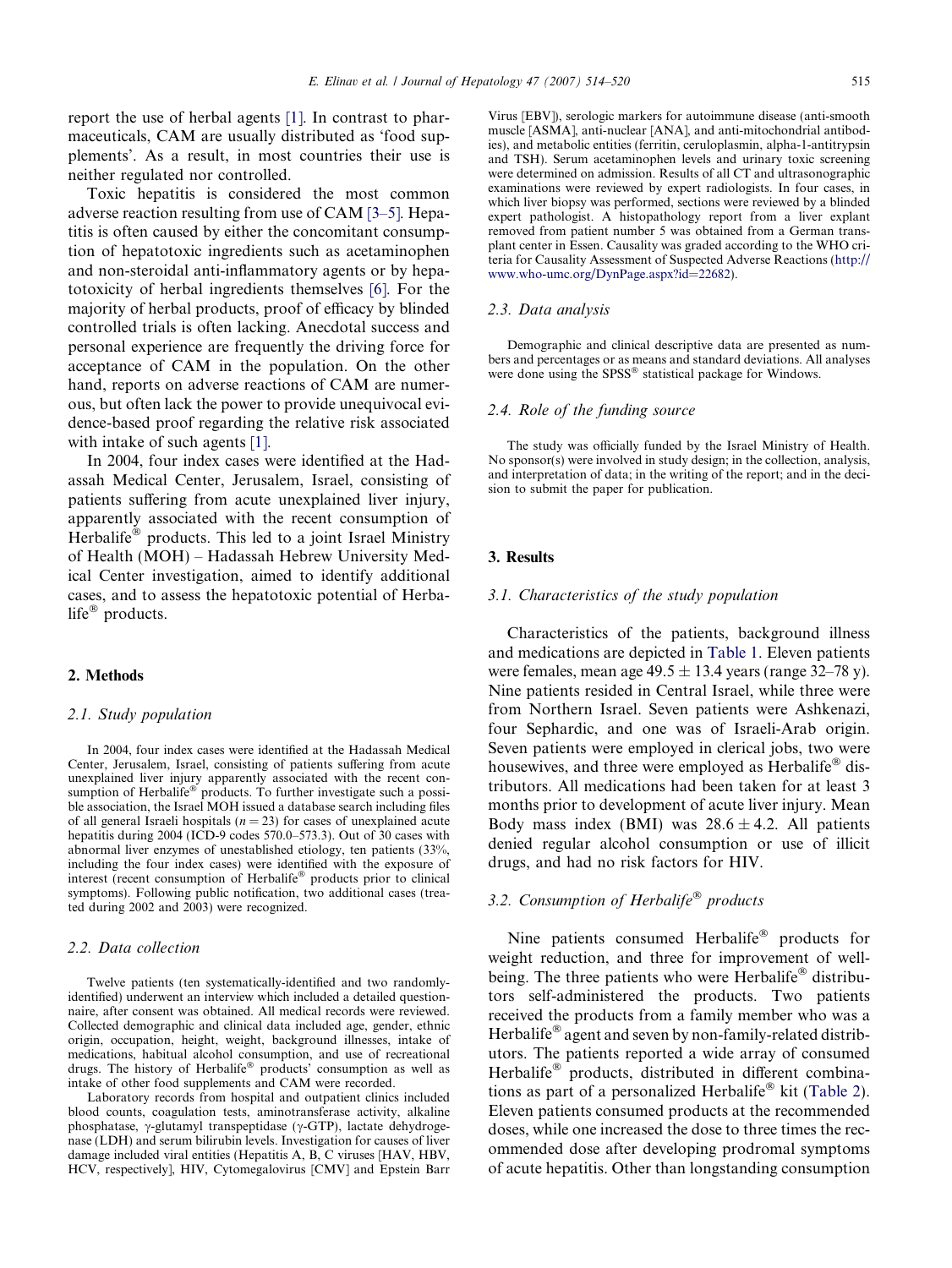|                | Sex          | Age | Background<br>illnesses              | Medications                       | BMI <sup>a</sup> | Latency<br>(months) | Type of liver<br>injury | Histology                                           | Re-challenge | Outcome  | Causality<br>(WHO) |
|----------------|--------------|-----|--------------------------------------|-----------------------------------|------------------|---------------------|-------------------------|-----------------------------------------------------|--------------|----------|--------------------|
| $1 \quad F$    |              | 55  | NIDDM <sup>b</sup><br>Hyperlipidemia | Aspirin,<br>metformin,<br>statins | 33               | 6                   | Hepatocellular          | ND <sup>c</sup>                                     | Positive     | Recovery | Certain            |
| $\overline{2}$ | $\mathbf{F}$ | 48  | HTN <sup>d</sup>                     | Alpha<br>adrenergic<br>blocker    | 32               | 9                   | Hepatocellular          | Hepatocellular<br>hepatitis                         | Positive     | Recovery | Certain            |
| $\mathbf{3}$   | $\mathbf F$  | 52  | None                                 | <b>HRT</b>                        | 27               | 6                   | Hepatocellular          | Hepatocellular<br>hepatitis                         | <b>ND</b>    | Recovery | Probable           |
| $\overline{4}$ | M            | 65  | None                                 | None                              | 25               | 35                  | Hepatocellular          | Hepatocellular<br>hepatitis+<br>Massive<br>necrosis | <b>ND</b>    | Recovery | Probable           |
| 5 <sup>1</sup> | $\mathbf{F}$ | 33  | HBV <sup>e</sup>                     | None                              | 28               | 3                   | Hepatocellular          | Massive necrosis,<br>negative HBV<br>staining       | <b>ND</b>    | Exitus   | Possible           |
| 6              | $\mathbf{F}$ | 54  | PBC <sup>f</sup>                     | Ursodecholic<br>acid              | 32               | 2                   | Hepatocellular          | ND                                                  | <b>ND</b>    | Recovery | Probable           |
| $\tau$         | $\mathbf F$  | 32  | None                                 | Oral<br>contraceptives            | 22               | 7                   | Hepatocellular          | ND                                                  | ND           | Recovery | Probable           |
| 8              | $\mathbf{F}$ | 50  | None                                 | HRT <sup>g</sup>                  | 23               | 25                  | Hepatocellular          | Hepatocellular<br>hepatitis+<br>massive<br>necrosis | ND           | Recovery | Probable           |
| 9              | $\mathbf F$  | 33  | <b>HTN</b>                           | None                              | 27               | 3                   | Mixed                   | <b>ND</b>                                           | <b>ND</b>    | Recovery | Probable           |
| 10             | $\mathbf F$  | 50  | Hyperlipidemia                       | None                              | 35               | 28                  | Hepatocellular          | ND                                                  | <b>ND</b>    | Recovery | Possible           |
| 11             | $\mathbf F$  | 44  | None                                 | None                              | 32               | $\overline{7}$      | Hepatocellular          | ND                                                  | <b>ND</b>    | Recovery | Possible           |
| 12             | $\mathbf{F}$ | 78  | Psoriasis<br><b>NIDDM</b>            | Bisphosphonates<br>Aspirin        | 27               | 12                  | Hepatocellular          | ND                                                  | Positive     | Recovery | Certain            |

<span id="page-2-0"></span>Table 1 Patient demographic and clinical characteristics

<sup>a</sup> BMI, body mass index (weight in kg divided by height in meters squared).

<sup>b</sup> NIDDM, non-insulin dependent diabetes mellitus.

 $\alpha$  ND, not determined.

<sup>e</sup> HBV, hepatitis B virus.

<sup>f</sup> PBC, primary biliary cirrhosis.

<sup>g</sup> HRT, hormone replacement therapy.

# Table 2

#### Herbalife<sup>®</sup> products consumed by the patients

| Herbalife® product consumed                            |      | Patients       |        |        |        |        |                    |                    |        |    |                    |              |  |
|--------------------------------------------------------|------|----------------|--------|--------|--------|--------|--------------------|--------------------|--------|----|--------------------|--------------|--|
|                                                        |      | $\overline{c}$ | 3      | 4      | 5      | 6      | 7                  | 8                  | 9      | 10 | 11                 | 12           |  |
| Protein mix drink                                      |      |                |        |        |        | $^{+}$ |                    |                    |        |    |                    | $^{+}$       |  |
| Herbalifeline (fish oil concentrate)                   |      | $^+$           |        |        | $^{+}$ |        | $^{+}$             |                    |        |    |                    |              |  |
| Thermojetics performance protein powder                |      | $^{+}$         | $^{+}$ | $^{+}$ |        |        |                    |                    |        |    |                    |              |  |
| Thermojetics herbal mix (tea)                          |      | $^+$           |        |        | $^+$   | $^{+}$ | $^+$               | $\hspace{0.1mm} +$ | $^+$   |    |                    |              |  |
| Thermojetics Green and beige capsules (herbal extract) |      | $^+$           | $^{+}$ |        | $+$    |        |                    | $\hspace{0.1mm} +$ |        |    | $\pm$              | $^+$         |  |
| Thermojetics snack                                     | $^+$ | $^+$           |        |        |        | $^+$   | $^{+}$             | $^{+}$             |        |    |                    |              |  |
| Snack defense                                          |      |                | $^+$   |        |        |        |                    | $^{+}$             |        |    |                    |              |  |
| Aminogen                                               |      |                | $^+$   |        |        |        |                    |                    |        |    |                    |              |  |
| Tang Kuei Plus                                         |      |                | $^+$   |        |        |        |                    |                    |        |    |                    |              |  |
| Instant drink with plant extracts                      |      | $^{+}$         | $^+$   |        | $^+$   |        | $^+$               | $^{+}$             | $^+$   |    | $^+$               | $\mathrm{+}$ |  |
| Sesame and Herbs tablets                               |      | $^{+}$         | $^{+}$ | $^{+}$ | $^{+}$ | $^{+}$ | $^{+}$             | $^{+}$             | $^{+}$ |    |                    | $^{+}$       |  |
| Activated fiber                                        |      | $^{+}$         | $^{+}$ | $^{+}$ |        |        | $\hspace{0.1mm} +$ | $^{+}$             | $^{+}$ |    | $\pm$              | $^+$         |  |
| N-R-G tablets                                          |      | $^{+}$         | $^{+}$ |        |        |        | $^{+}$             | $^{+}$             | $^{+}$ |    |                    | $^{+}$       |  |
| Safflower oil capsules                                 |      | $^{+}$         | $^{+}$ |        |        | $^+$   | $^{+}$             | $^{+}$             | $+$    |    | $^+$               | $^+$         |  |
| RoseOx (herbal extract)                                |      | $^{+}$         | $^{+}$ | $^{+}$ |        | $^{+}$ | $^{+}$             | $^{+}$             |        |    | $\hspace{0.1mm} +$ | $^+$         |  |
| Schizandra Plus tablets                                |      | $^{+}$         | $\, +$ |        |        | $^{+}$ | $^{+}$             | $^+$               |        |    |                    |              |  |
| Herbal Aloe                                            |      | $^+$           |        |        |        | $^+$   | $^{+}$             | $^{+}$             |        |    | $^+$               | $^+$         |  |
| Skin activator replenishing cream                      |      |                |        |        |        |        |                    |                    |        |    |                    |              |  |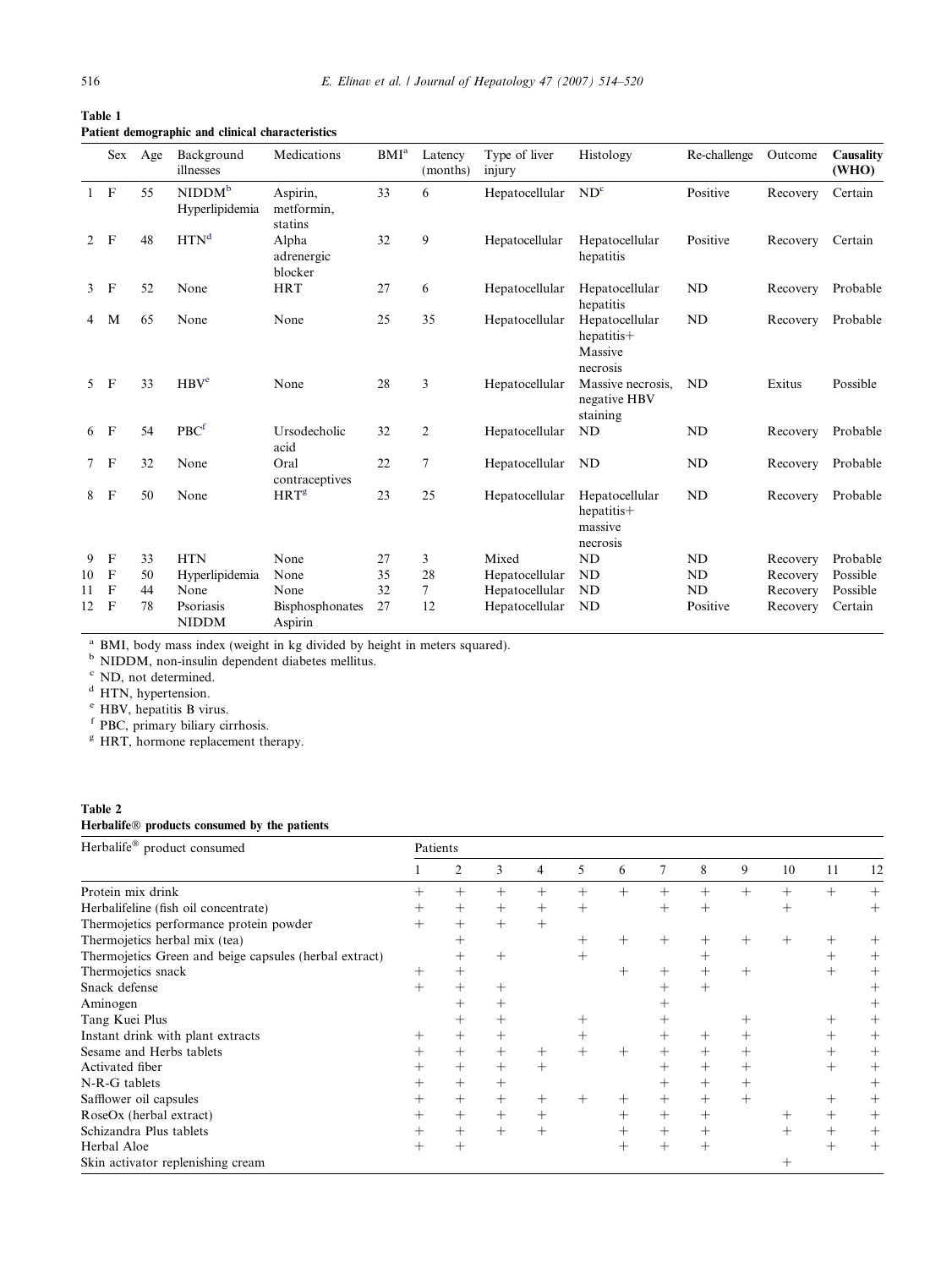of multivitamins by a single patient, no other CAM was reportedly consumed by any of the patients.

# 3.3. Clinical presentation

Acute liver injury was diagnosed on average after  $11.9 \pm 11.1$  months of Herbalife<sup>®</sup> consumption ([Table 1\)](#page-2-0). Presenting symptoms were fatigue, jaundice, and weight loss in eleven patients, while one patient was identified during routine blood testing. Ten patients were hospitalized, while two were evaluated on an outpatient basis. Three patients developed severe hepatitis, one patient developed sub-fulminant hepatic failure, and two patients developed fulminant hepatic failure. Upon development of symptoms of acute hepatitis, two patients consulted their Herbalife® distributor and were advised to continue or even increase product doses.

## 3.4. Laboratory results

Peak serum ALT, AST, alkaline phosphatase, GGTP and LDH levels were  $1,481 \pm 787$  U/L (normal range 6–52 U/L),  $1,603 \pm 1440$  U/L (normal range 2–6 U/L),  $210 \pm 67$  U/L (normal range 40–130 U/L),  $282 \pm$ 123 U/L (normal range 10–80 U/L) and  $1177 \pm 572$  U/L (normal range 300–620 U/L), respectively. Serum bilirubin levels were  $9.1 \pm 4.95$  mg/dl (normal range 0.3–1.0 mg/dl). Mean serum albumin was  $34.5 \pm 4.4$  g/L (normal range 30–50 g/L), international normalized ratio (INR) 1.44  $\pm$  1.1, and partial prothrombin time  $34.4 \pm 13.4$  s. Eleven patients featured a hepatocellular liver enzyme elevation pattern, while a single patient had a mixed hepatocellular-cholestatic pattern.

Apart from positive HBsAg with anti-HBcIgM antibodies and a viral-load of  $10^6$  copies/ml in one HBVinfected patient, serology for HAV, HBV, HCV and HIV was negative in all. Primary infection or reactivation of CMV or EBV was excluded. Serum acetaminophen levels and urinary toxicology screen were unremarkable. Serum Ceruloplasmin, alpha-1-antitrypsin and TSH were normal. Ferritin was normal in nine patients and elevated in three patients during acute disease (mean  $1543 \pm 684$  mg/l), returning to normal levels following recovery. Anti-mitochondrial antibodies were positive (+4/4) in one biopsy-proven PBC patient. ASMA and ANA were positive in a single patient during acute liver injury (titer 1:160 and 1:400, respectively) but became negative following recovery. In another patient ANA remained weakly positive following resolution of hepatitis. In both patients full recovery was achieved without corticosteroid treatment. Causality assessment (WHO criteria) yielded 3 cases as certain, 6 cases as probable, and 3 cases as possible [\(Table 1\)](#page-2-0). Three certain cases were based on a positive rechallenge, while probable cases were based on the fact that no other potential cause could be elicited.

# 3.5. Imaging results

Abdominal ultrasound  $(n = 12)$  was normal in ten patients while one PBC patient had hepatomegaly. In one previously healthy patient with sub-fulminant hepatitis the liver was described as non-homogeneous, otherwise unremarkable. Liver CT scan  $(n = 6)$  was normal in four patients. One patient with sub-fulminant hepatitis featured irregular hepatic borders and mild ascites. Another patient with sub-fulminant liver failure demonstrated a lobular liver and periportal edema which resolved following recovery. No radiological evidence for non-alcoholic fatty liver disease (NAFLD) was found in any of the imaging studies. Gastroscopy  $(n = 2)$  revealed no evidence of portal hypertension.

# 3.6. Pathology results

Liver biopsy was performed in four cases. In all biopsies injury was predominantly hepatocellular, with lobular disarray, ballooning degeneration of hepatocytes, focal mild steatosis, spotty necrosis and extensive inflammation with Kupffer cell hypertrophy and hyperplasia. The inflammatory infiltrate was found in portal tracts, extending into the periportal area and throughout the parenchyma, with accentuation of zone 3, and consisted of lymphocytes accompanied mainly by eosinophils and plasma cells. Portal bile ducts and blood vessels were unremarkable, however ductular reaction was noted (Fig. 1). In one of the patients with sub-fulminant hepatic failure, evidence was also found for bridging necrosis and fibrosis [\(Fig. 2\)](#page-4-0). A second biopsy in this patient, performed 6 months following complete recovery, revealed resolution of liver inflammation, parenchymal regeneration, and residual parenchymal fibrosis. No evidence for non-alcoholic fatty liver disease (NAFLD) was found in any of the biopsies. One HBsAg positive patient (number 5) underwent liver transplantation for fulminant hepatic failure. A written report noted nodular liver with massive necrosis  $(\sim 80\%)$ , ceroid laden macrophages, sinusoidal congestion, ballooning degeneration of hepatocytes with occasional fatty infiltration



Fig. 1. Core biopsy from liver tissue showing acute hepatitis; (A) parenchymal disarray; ballooning degeneration, minimal steatosis, occasional acidophilic bodies with diffuse chronic inflammation and Kupffer cell hyperplasiaand hypertrophy. (B) Expansion of the portal tract as a result of chronic inflammation and ductular reaction.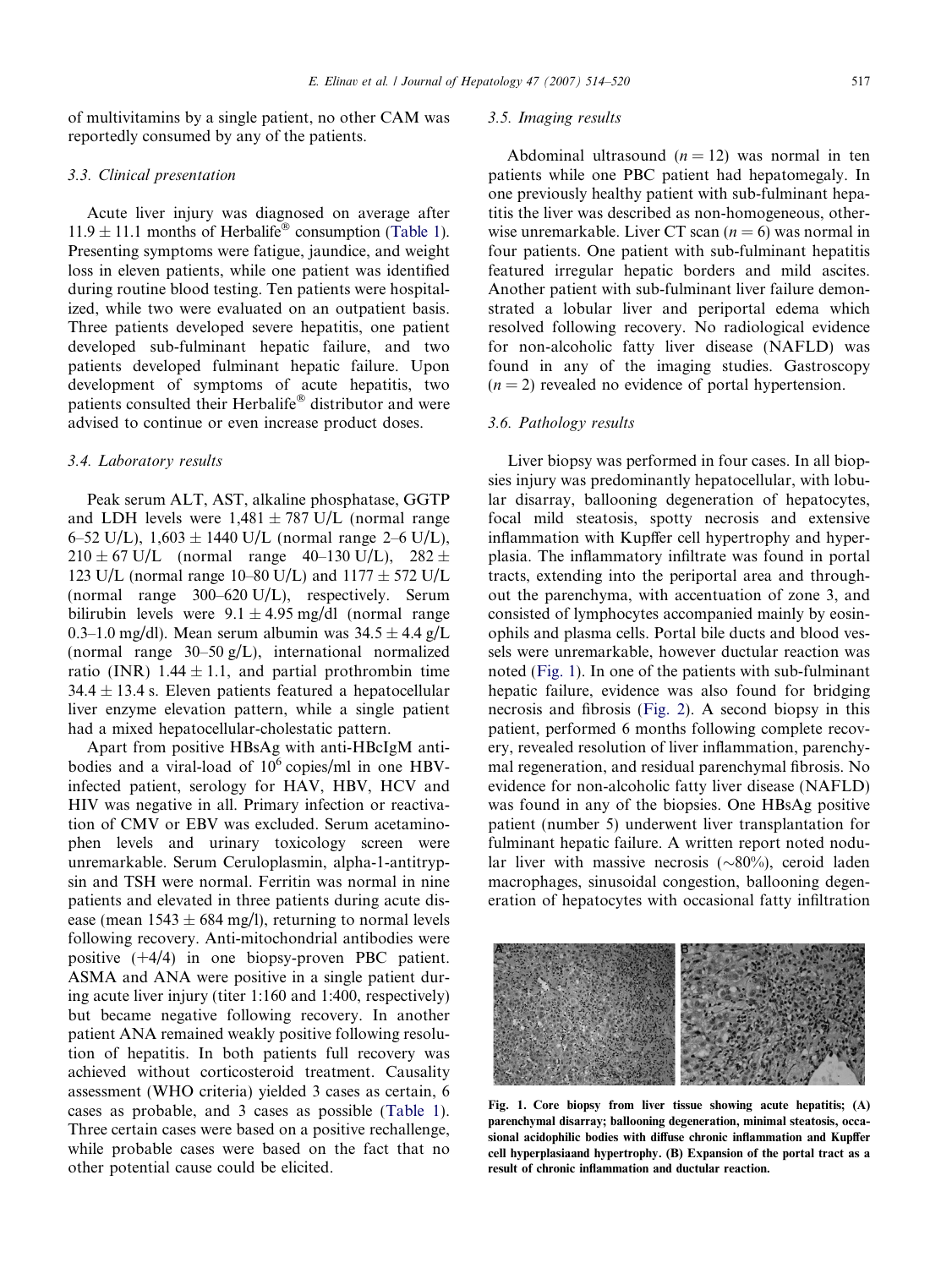<span id="page-4-0"></span>

Fig. 2. Liver biopsy of a patient with sub-fulminant liver failure, featuring bridging necrosis and fibrosis and moderate inflammation. (A) Severe acute hepatitis with bridging necrosis linking central areas (H&E stain). (B) In the portal tract moderate inflammation rich in eosinophils with cholangiolar proliferation (H&E stain). (C) Early fibrosis (massontrichrome stain). (D) Condensation of normal reticulin (reticulin stain).

and canalicular cholestasis. Orcein, HBsAg and HBcAg stainings were negative.

## 3.7. Treatment, outcome and complications

In all patients Herbalife® use was terminated on recognition of hepatitis. Four patients were treated with short courses of corticosteroids, four were treated with ursodeoxycholic acid and three (with fulminant or sub-fulminant hepatic failure) treated with intravenous N-acetyl cysteine. Hepatitis resolved completely in 11 patients. One HBsAg+ patient developed fulminant hepatic failure, underwent urgent liver transplantation, but succumbed to peri-transplantation complications. A 2-year follow up revealed no long-term complications in any of the remaining patients who did not resume intake of Herbalife®.

# 3.8. Rechallenge with Herbalife<sup>®</sup> products

Three patients resumed intake of Herbalife® following normalization of liver enzymes leading to a second episode of hepatic injury. In all cases, the decision to resume consumption of Herbalife products was made by the patients, without informing their physicians. The first (No. 1, [Table 1](#page-2-0)) was a diabetic patient on 10 year long statin and metformin therapy. Upon development of acute liver injury medication and Herbalife® treatment were stopped, resulting in complete recovery. Two months later, the patient resumed consumption of Herbalife® products and a month later presented with a second bout of severe hepatitis, necessitating hospitalization and steroid treatment. Re-cessation of Herbalife<sup>®</sup> use resulted in complete recovery. The second patient (No. 2, [Table 1](#page-2-0)) developed severe biopsy-proven hepatitis, which resolved following cessation of Herbalife<sup>®</sup> use. A month after discharge the patient resumed intake of Herbalife products and was re-admitted with a second episode of acute liver injury. The patient fully recovered upon re-cessation of use of Herbalife® products. The third patient (No. 12, [Table 1](#page-2-0)) was re-administered Herbalife® by her daughter (a Herbalife® agent) and developed a second bout of hepatitis which was unresolved at the time of manuscript submission.

## 4. Discussion

The presented case series of 12 patients suggests a causal association between consumption of Herbalife® products and development of acute liver injury. Such cause and effect relationship is suggested by the temporal association between exposure to Herbalife® products and development of liver injury, the negative evaluation of other causes of hepatic injury, and the fact that cessation of Herbalife® was associated with normalization of liver enzymes (apart from the deceased patient). Furthermore, the possibility for a causal association is strongly substantiated by the three rechallenge cases. A closely similar case series from Switzerland (Schoepfer et al.) in this issue of the Journal strongly supports our results. As far as we know, these two series are the first to report an association between Herbalife® products and a propensity for development of life-threatening hepatotoxicity.

It is quite possible that the detected cases represent only the tip of the iceberg, since our active investigation included mostly hospitalized patients, labelled under pre-determined ICD-9 codes, and diagnosed during a limited time period (2004, apart from two randomlyidentified patients). Acute liver injury in one patient was incidentally discovered during routine blood testing, supporting the possibility that milder undetected cases of Herbalife®-induced hepatotoxicity may occur. Determination of the incidence of hepatotoxicity in Herbalife<sup>®</sup> consumers requires full disclosure of the precise number of Herbalife® customers in the Israeli population at time of the study. Such information has yet to be provided by Herbalife®.

The use of herbal preparations has been vastly expanding over the past decade, with hepatotoxicity being the most frequently reported adverse reaction [\[1–5,7\].](#page-6-0) Examples of hepatotoxic herbal agents include Chaparral, Germander, Kava Kava, Jin Bu Huan, and Ephedra [\[1,8–13\].](#page-6-0) In recent years, several cases of severe hepatotoxicity occurred in association with consumption of seemingly harmless nutritional supplements [\[14\]](#page-6-0). Herbalife®, one of the largest weight management and nutritional supplement companies in the world, is active in almost 60 countries. Its nutritional supplements are aimed at weight reduction and improvement in well-being (''wellness''). In recent years, due to safety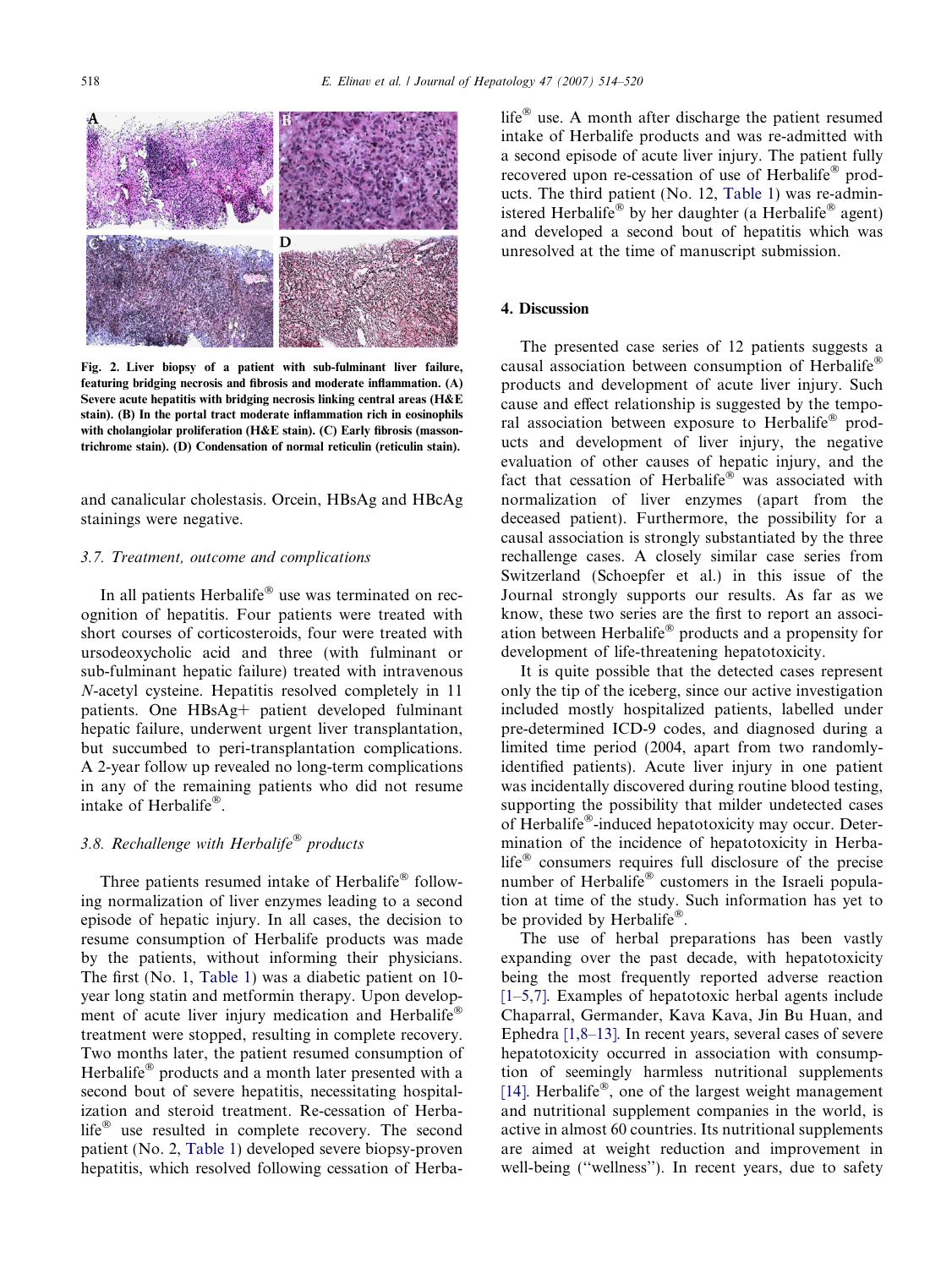concerns and in association with a 1998 FDA inquiry, Herbalife® excluded Ephedrine from their products [\[15\].](#page-6-0) Current Herbalife® kits contain a multitude of products, for which ingredient lists are not fully provided. Laboratory analysis of potentially-hepatotoxic ingredients in these products is difficult, without full disclosure of all components including the manufacturing processes.

The presented cases were identified in different regions of Israel over a period of 2 years, while those in Switzerland occurred over a 6-year period. The relatively short period of identification of the cases in Israel raises the possibility that a corrupted batch was accountable for hepatotoxicity. During the investigation the company has taken one product 'Sesame and Herbs tablets' off the market, that is the only product distributed exclusively in Israel which could possibly account for Herbalife®-induced hepatotoxicity. However, not all affected Israeli patients consumed this product, and the recognition of similar cases in Switzerland makes the possibility of locally-contaminated hepatotoxic product improbable. The hepatitis injury described herein, with an eosinophil-rich inflammation, ductular reaction and pericentral accentuation in seronegative patients with continuous product exposure, is highly compatible with drug-induced hepatitis. Of note is that this hepatitic reaction is more often the result of the unpredictable type of drug injury than of a predictable one. Despite similarities between the clusters in Switzerland and Israel, the histopathological manifestations are not completely identical, with variations which could have been induced by different combinations or dosages of hepatotoxins.

Four patients in this series had evidence for possible underlying conditions which could have contributed to liver enzyme abnormalities while consuming Herbalife® products. The first was HBsAg+/anti-HBcIgM+ with viremia who apparently was  $HBsAg-/anti-HBc-$  with normal ALT 17 months before developing fulminant hepatitis. This patient consumed large amounts of Herbalife<sup>®</sup> during the incubation period of acute hepatitis B. Indeed, this patient was anti-HBc IgM positive prior to liver transplantation and the macroscopic appearance of the liver explant was nodular. Nevertheless, negative staining for HBcAg and HBsAg may suggest co-morbidity by an unidentified agent. It should however be noted that HBV replication may cease at the peak of hepatocellular necrosis. Thus, it is impossible to differentiate between acute HBV infection and Herbalife®-induced toxicity. The second patient suffered from longstanding serologically and biopsy proven stage I PBC. Following resolution of acute liver injury associated with Herbalife® consumption, her PBC remained at its prior lowgrade stage. Two additional patients had hyperlipidemia associated with an increased BMI, a condition often associated with non-alcoholic fatty liver disease (NAFLD). In both patients no radiological evidence was noted for NAFLD. In three of the four patients (apart from the HBV carrier who died as a result of fulminant liver failure) full resolution of acute hepatocellular injury occurred following discontinuation of Herbalife®-products.

Thus, patients with underlying liver disorders may be more susceptible to Herbalife®-induced liver injury. A similar herbal-induced aggravation of underlying liver disease has been described with the herbal agent Ma-Huang (Ephedra) [\[16\].](#page-6-0) Other predisposing unidentified risk factors may include genetic susceptibility such as P450 enzyme polymorphism and individual aberrations in immune response. The exact mechanism of liver injury in our patients is not established, but the plasmacell rich infiltrates in four biopsies and occasional transient presence of autoantibodies suggest the possibility of immune-mediated liver toxicity. Indeed, metabolism of one or more constituents may trigger an immune response, such as that described in halothane and anticonvulsant hepatotoxicity [\[17\].](#page-6-0)

Despite the alleged association between Herbalife® consumption and hepatic toxicity noted in the two case series, it is not possible to conclude at present whether consumption of Herbalife® products pose a major health threat to the general public. Toxicity occurred in a minority of consumers, and may result from a hepatotoxic ingredient, overdose of an otherwise safe ingredient or contamination during product processing, in combination with individual predisposition. Nevertheless, disturbing public concerns arise from our investigation. The majority of CAM are sold as nutritional supplements and are thus neither regulated nor subjected to routine state-sponsored medicinal quality control in most countries [\[18\].](#page-6-0) Thus, listing of ingredients as well as potential adverse reactions is often missing. This stands in contrast to conventional pharmaceuticals, approved only after toxicity studies, clinical trials and notification of observed adverse reactions and contraindications. As a result, consumers and distributors of nutritional supplements, who are often avid believers in the product(s), remain unaware of potential adverse reactions.

In conclusion, we call for an expanded investigation into Herbalife® products for possible hepatotoxic adverse reactions. Until such research is completed, we advise increased awareness by practicing physicians, pharmacists, and the general public for possible Herbalife<sup>®</sup>-induced liver toxicity. Caution should be greatest among individuals with chronic underlying liver diseases. In addition, we call for a change of regulations concerning nutritional supplements and natural remedies that will establish ingredient-listing, toxicological testing, and mandatory reporting of all adverse events. This will ensure that manufacturers become responsible and accountable for their product's safety, efficacy and quality.